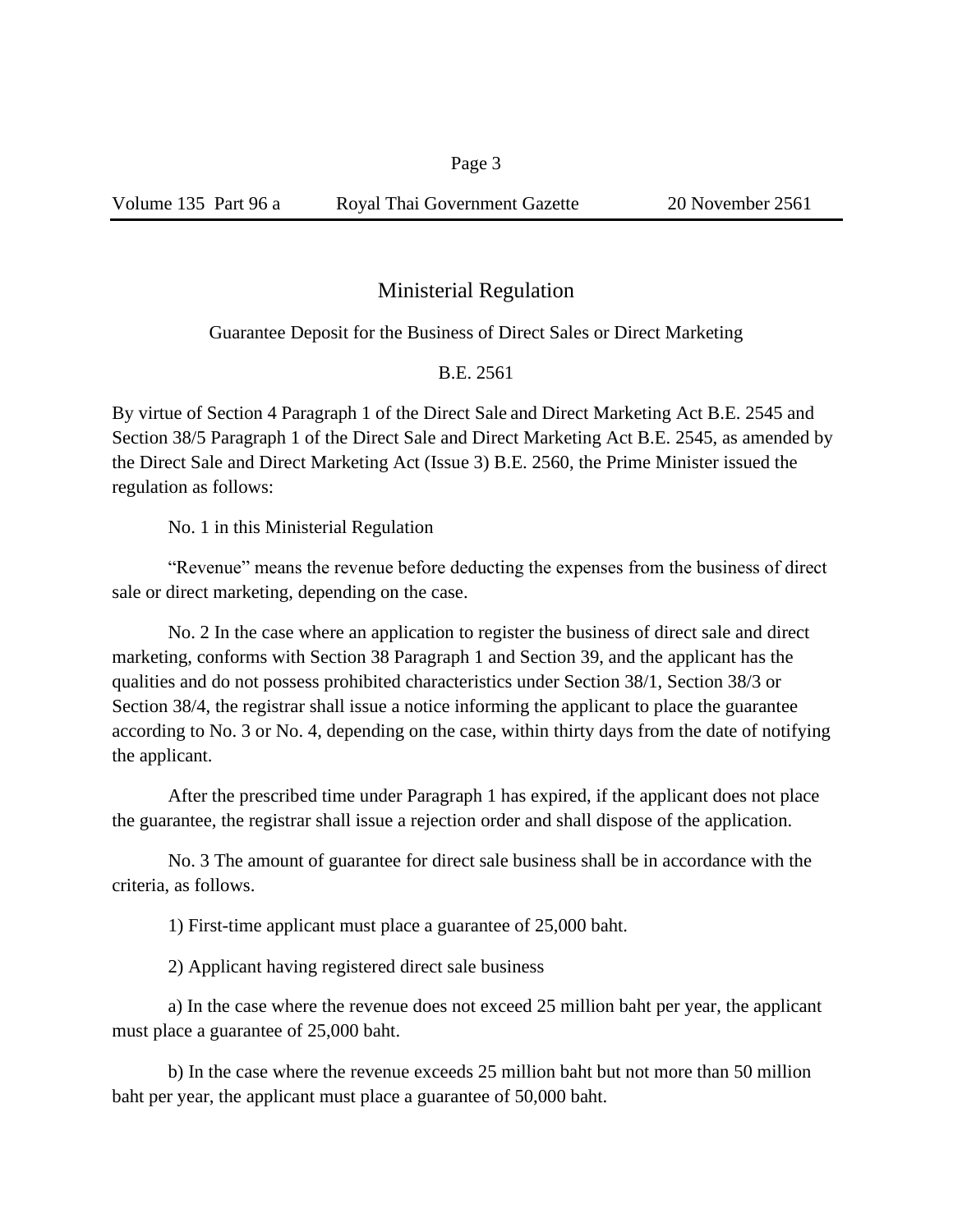Page 4

| Volume 135 Part 96 a |  | Royal Thai Government Gazette | 20 November 2561 |
|----------------------|--|-------------------------------|------------------|
|----------------------|--|-------------------------------|------------------|

C) In the case where the revenue exceeds 50 million baht but not more than 100 million baht per year, the applicant must place a guarantee of 100,000 baht.

D) In the case where the revenue exceeds 100 million baht per year, the applicant must place a guarantee of 200,000 baht.

No. 4 The amount of the guarantee for the direct marketing business shall be in accordance with the criteria as follows:

1) First-time applicant

A) In case of ordinary person, five thousand baht of guarantee must be placed.

B) In case of partnerships or company, 25,000 baht of guarantee must be placed.

2) Applicant having registered direct marketing business

A) In the case where the revenue does not exceed 25 million baht per year, in case of ordinary person, 5,000 baht of guarantee must be placed, in case of partnership or company, 25,000 baht of guarantee must be placed.

B) In the case where the revenue exceeds 25 million baht but not more than 50 million baht per year, 50,000 baht of guarantee must be placed.

C) In the case where the revenue exceeds 50 million baht but not more than 100 million baht per year, 100,000 baht of guarantee must be placed.

D) In the case where the revenue exceeds 100 million baht per year, 200,000 baht of guarantee must be placed.

No. 5 Within sixty days from the end date of each tax year, the business operators in direct sale or direct marketing shall notify the revenues from direct sale or direct marketing business, depending on the case, to the Registrar.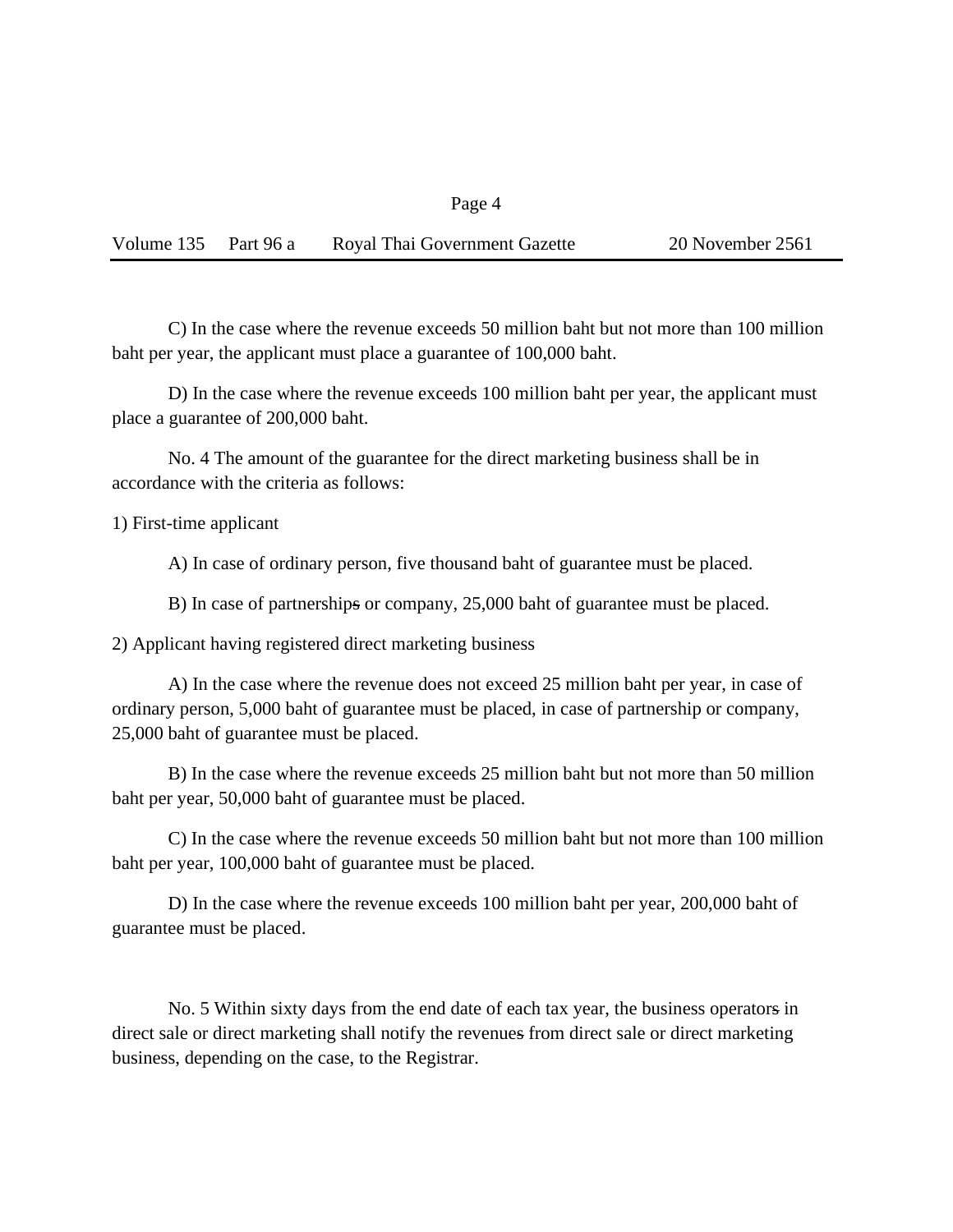In the case where the guarantee deposit does not conform with No. 3 or No. 4, depending on the case, the Registrar shall inform the business operators in direct sale or direct marketing in writing to properly place the guarantee deposit within sixty days from the date of receiving the notification.

Regarding notification under Paragraph 1, the Registrar may prescribe the process to be done via an electronic system.

No. 6 In the case where the Board prescribes other types of guarantee other than cash, and the business operator in direct sale or direct marketing wishes to change the type of guarantee, the business operator shall make a request to change the type of guarantee with documents and evidences, including the new type of guarantee, to the Registrar.

In the case where the request for changing the type of guarantee, documents or evidence, or the new type of guarantee is not correct or complete, the Registrar shall ask the applicant to modify the documents or evidences, or place a new guarantee to be correct and complete within sixty days. In the case where the applicant does not take action within that time period, it shall be deemed that the applicant does not wish to proceed, and the Registrar shall dispose of the request.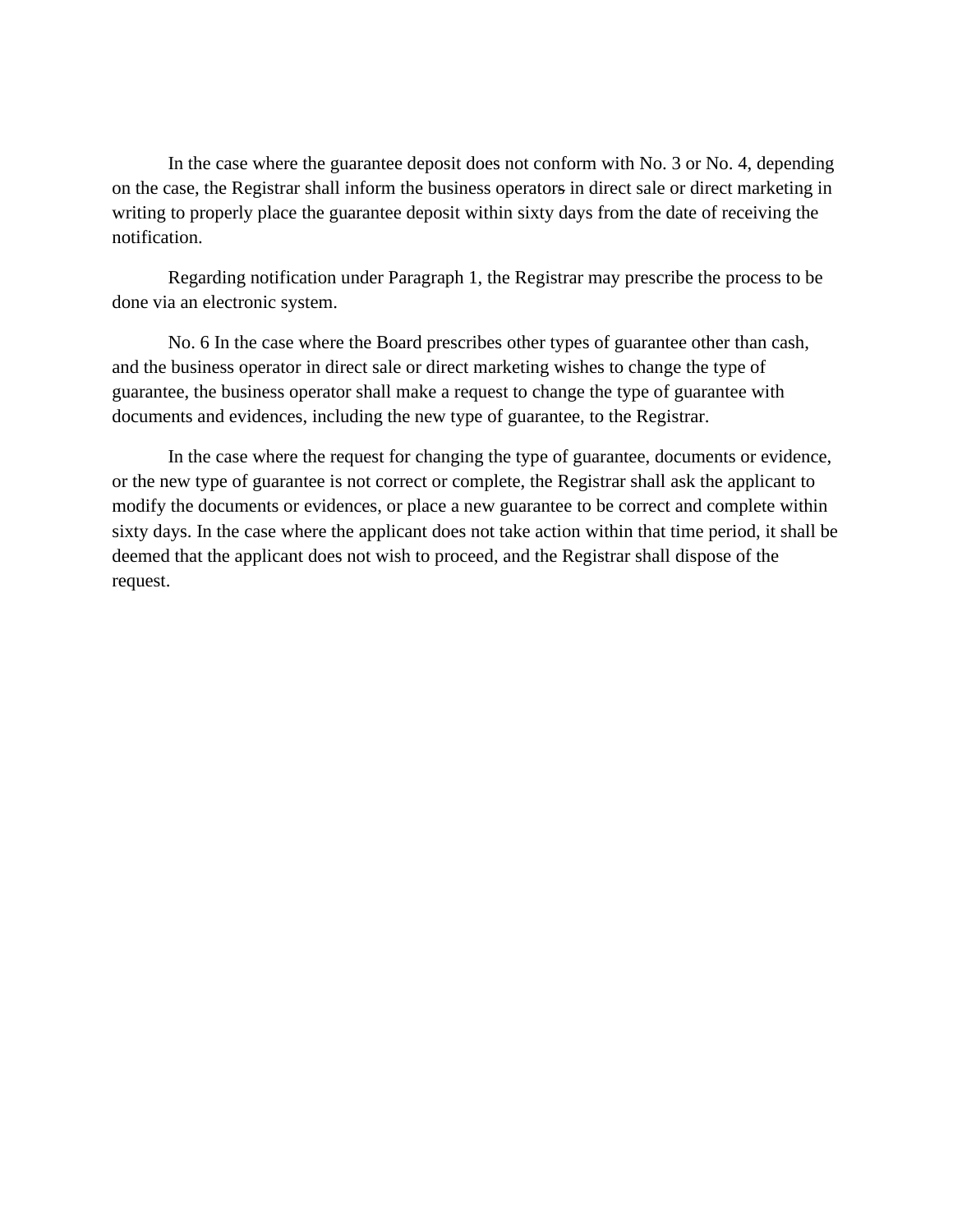## Page 5

Volume 135 Part 96 a Royal Thai Government Gazette 20 November 2561

No. 7 The guarantee deposit according to this Ministerial Regulation shall be placed at the Registrar at the Office of the Consumer Protection Board, in accordance with a cover form of guarantee deposit prescribed by the Board.

No. 8 A person having registered direct sale or direct marketing business prior to the date this Ministerial Regulation comes into force shall place the guarantee in accordance with No. 3 or No. 4, depending on the case, within ninety days from the date this Ministerial Regulation comes into force.

> Given on 2 November B.E. 2561 General Prayuth Chan-o-cha Prime Minister